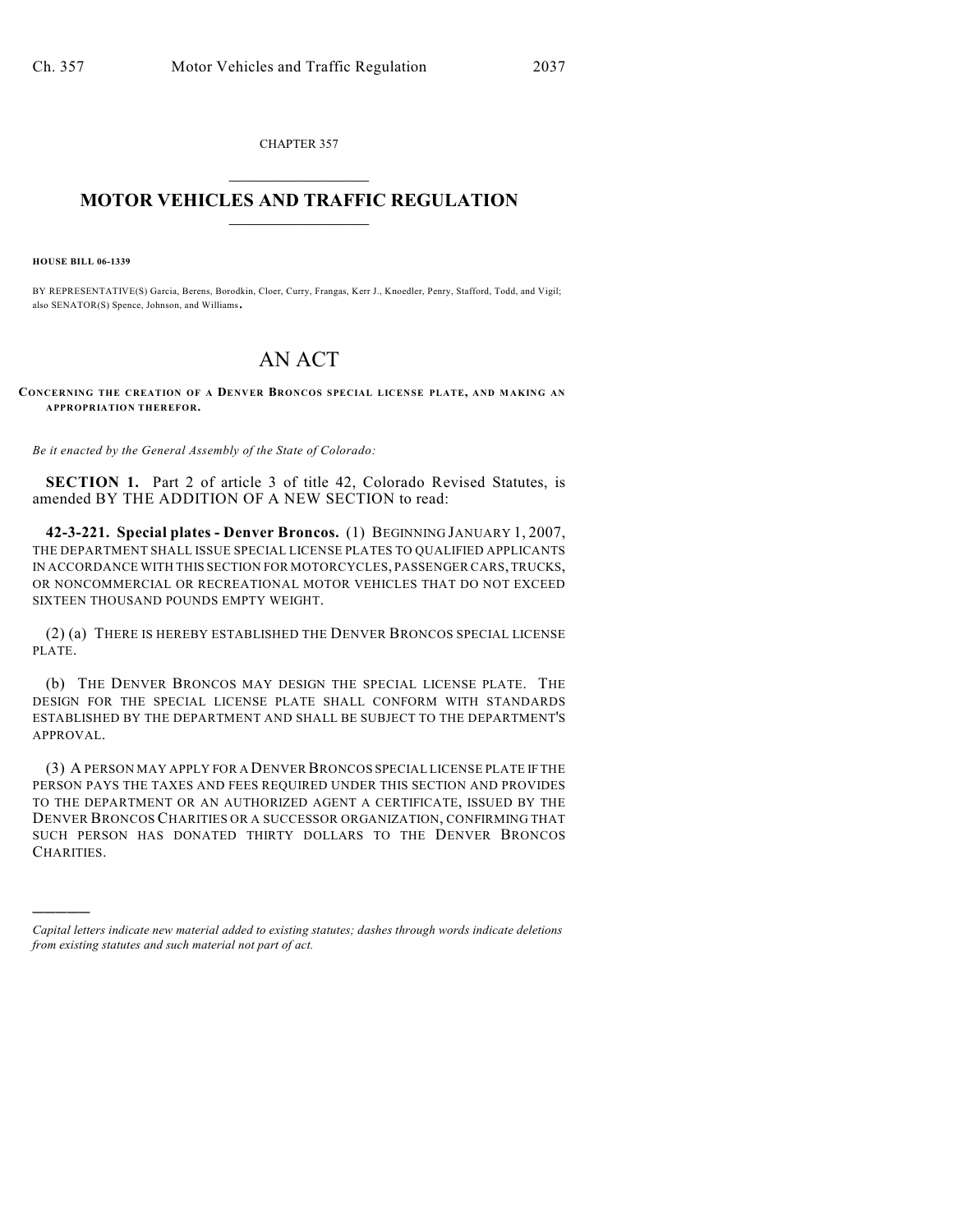(4) THE AMOUNT OF THE TAXES AND FEES FOR SPECIAL LICENSE PLATES UNDER THIS SECTION IS THE SAME AS THE AMOUNT OF THE TAXES AND FEES SPECIFIED FOR REGULAR MOTOR VEHICLE LICENSE PLATES; EXCEPT THAT THE DEPARTMENT SHALL COLLECT A ONE-TIME FEE OF TWENTY-FIVE DOLLARS FOR ISSUANCE OR REPLACEMENT OF EACH SUCH LICENSE PLATE. THE DEPARTMENT SHALL TRANSMIT THE ADDITIONAL ONE-TIME FEE TO THE STATE TREASURER, WHO SHALL CREDIT THE SAME TO THE HIGHWAY USERS TAX FUND CREATED IN SECTION 43-4-201, C.R.S.

(5) AN APPLICANT MAY APPLY FOR PERSONALIZED DENVER BRONCOS SPECIAL LICENSE PLATES. UPON PAYMENT OF THE ADDITIONAL FEE REQUIRED BY SECTION 42-3-211 (6) (a) FOR PERSONALIZED LICENSE PLATES, THE DEPARTMENT MAY ISSUE SUCH PLATES IF THE APPLICANT COMPLIES WITH SECTION 42-3-211. IF AN APPLICANT HAS EXISTING PERSONALIZED LICENSE PLATES FOR A MOTOR VEHICLE, THE APPLICANT MAY TRANSFER THE COMBINATION OF LETTERS OR NUMBERS TO A NEW SET OF DENVER BRONCOS SPECIAL LICENSE PLATES FOR THE VEHICLE UPON PAYMENT OF THE FEE IMPOSED BY SECTION 42-3-211 (6) AND UPON TURNING IN SUCH EXISTING PLATES TO THE DEPARTMENT. A PERSON WHO HAS OBTAINED PERSONALIZED DENVER BRONCOS SPECIAL LICENSE PLATES UNDER THIS SUBSECTION (5) SHALL PAY THE ANNUAL FEE IMPOSED BY SECTION 42-3-211 (6) (b) FOR RENEWAL OF SUCH PERSONALIZED PLATES. THE FEES UNDER THIS SUBSECTION (5) ARE IN ADDITION TO ALL OTHER TAXES AND FEES IMPOSED FOR PERSONALIZED DENVER BRONCOS SPECIAL LICENSE PLATES.

(6) THE DENVER BRONCOS LICENSE PLATE SHALL BE RETIRED IF THREE THOUSAND PLATES ARE NOT ISSUED BY JULY 1, 2009.

**SECTION 2.** 42-3-301 (2) (a) (II), Colorado Revised Statutes, is amended to read:

**42-3-301. License plate cash fund - license plate fees.** (2) (a) The fees imposed pursuant to subsection (1) of this section shall be set in an amount necessary to recover only the costs of the production and distribution of any license plates, decals, or validating tabs issued pursuant to this article and shall be:

(II) Two dollars and fifty-four cents per special license plate issued pursuant to section 42-3-207, or sections 42-3-209 to 42-3-219, OR SECTION 42-3-221;

**SECTION 3. Appropriation.** In addition to any other appropriation, there is hereby appropriated, out of any moneys in the license plate cash fund created in section 42-3-301 (1) (b), Colorado Revised Statutes, not otherwise appropriated, to the department of revenue, for allocation to the motor vehicle division, for the fiscal year beginning July 1, 2006, the sum of fifty-three thousand six hundred dollars (\$53,600), or so much thereof as may be necessary, for the implementation of this act.

**SECTION 4. Effective date.** This act shall take effect at 12:01 a.m. on the day following the expiration of the ninety-day period after final adjournment of the general assembly that is allowed for submitting a referendum petition pursuant to article V, section 1 (3) of the state constitution (August 9, 2006, if adjournment sine